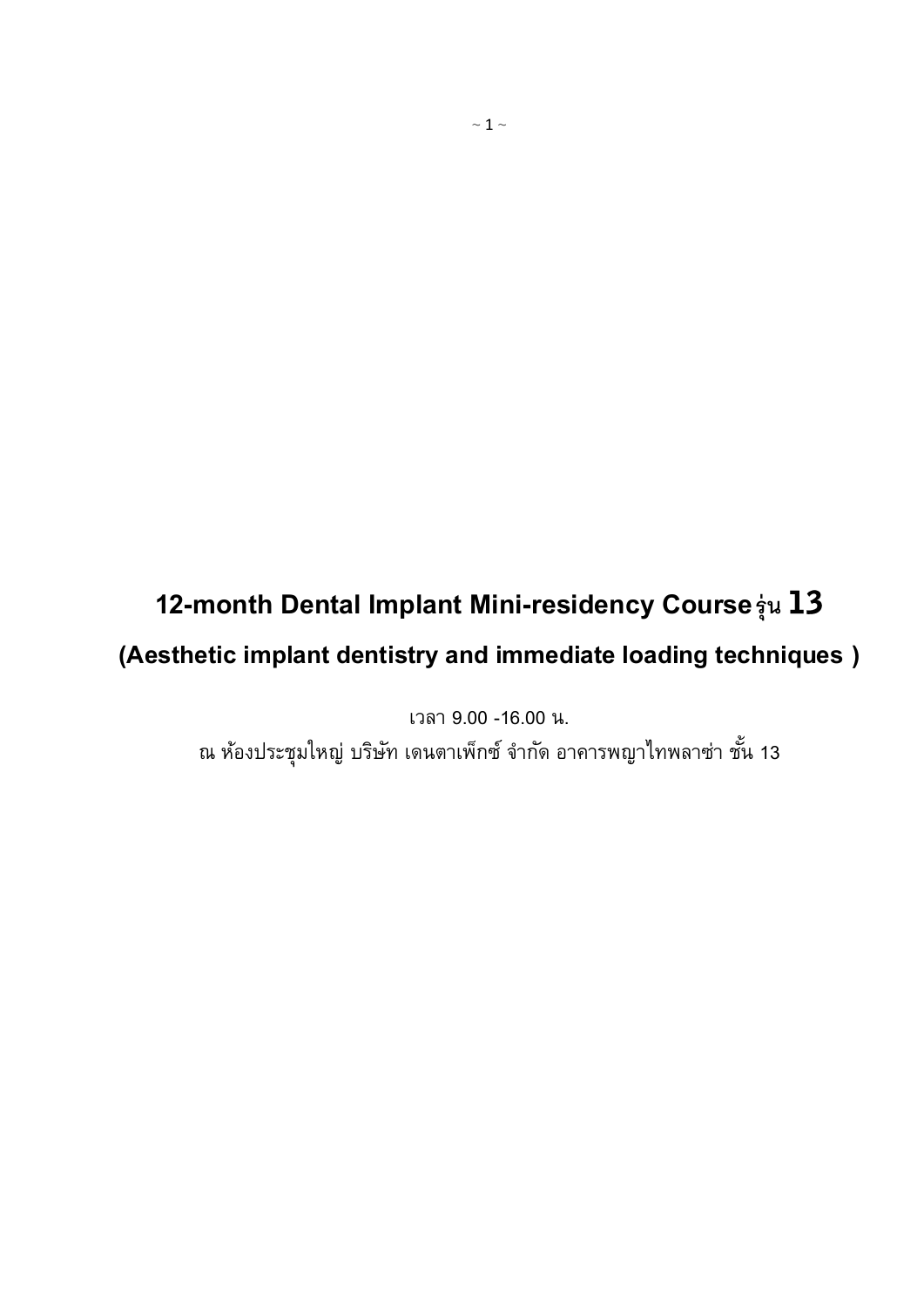### **"Implant Prosthetic Day"**

### **วันพฤหัสบดี ที่ 7 มีนาคม พ.ศ. 2560**

| 08:30-09:00 | Registration                          |               |                      |
|-------------|---------------------------------------|---------------|----------------------|
| 09:00-09:15 | Company and Support Team Introduction | Dentapex Team |                      |
| 09.15-10.15 | Basic implant prosthetic concept      |               | ทพ. วีรชัย ธรรมวานิช |
| 10.15-10.30 | Group Photo with                      |               | ทพ. วีรชัย ธรรมวานิช |
| 10:30-10:45 | <b>Break</b>                          |               |                      |
| 10.45-12.00 | Basic implant prosthetics design      |               | ทพ. วีรชัย ธรรมวานิช |
| 12.00-13.00 | Lunch with Package Introduction       |               |                      |
| 13.00-14.30 | <b>Biomaterials</b>                   |               | ทพ. วีรชัย ธรรมวานิช |
| 14:30-14:45 | <b>Break</b>                          |               |                      |
| 14.45-16.00 | <b>Biomechanics</b>                   |               | ทพ. วีรชัย ธรรมวานิช |

# **Aesthetic implant dentistry and immediate loading techniques Day 2**

**"Implant Prosthetic Day"**

# **วันศุกร์ ที่ 8 มีนาคม พ.ศ. 2560**

| 08:30-09:00 | Registration                          |                        |
|-------------|---------------------------------------|------------------------|
| 09:00-09:15 | Company and Support Team Introduction | Dentapex Team          |
| 09.15-10.15 | Implant laboratory                    | ทพ. สมชาย สวรรณวลัยกร  |
| 10.15-10.30 | Group Photo with                      | ทพ. สมชาย สวรรณวลัยกร  |
| 10:30-10:45 | <b>Break</b>                          |                        |
| 10.45-12.00 | Implant laboratory                    | ทพ. สมชาย สุวรรณวลัยกร |
| 12.00-13.00 | Lunch with Package Introduction       |                        |
| 13.00-14.30 | Impression workshop                   | ทพ. สมชาย สวรรณวลัยกร  |
| 14:30-14:45 | <b>Break</b>                          |                        |
| 14.45-16.00 | Impression workshop                   | ทพ. สมชาย สวรรณวลัยกร  |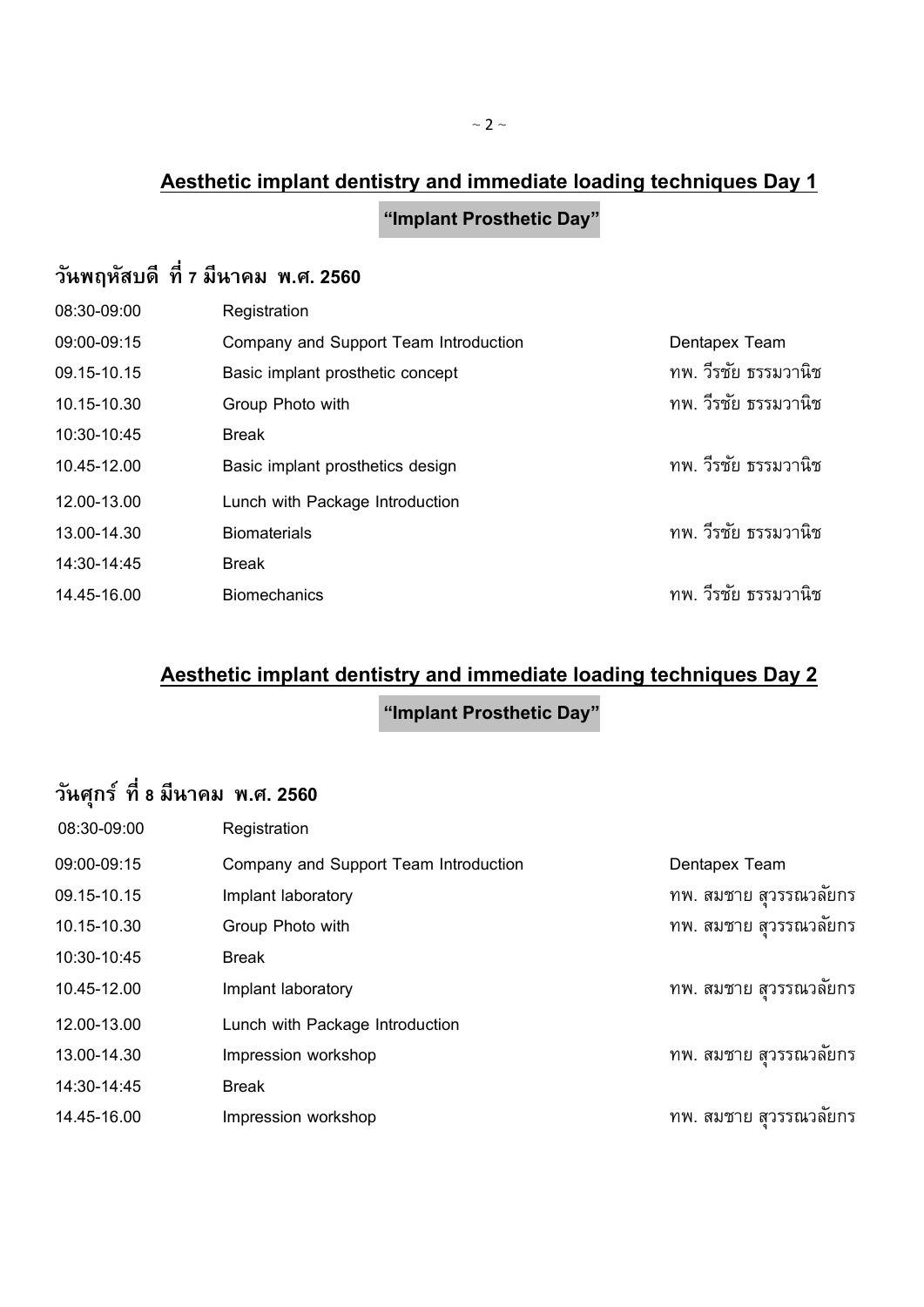## **Aesthetic implant dentistry and immediate loading techniques Day 3 "Immediate Loading and All-on-4 Concept"**

### **วันพฤหัสบดี ที่ 4** เมษายน **พ.ศ. 2560**

| 08:30-09:00 | Registration                                     |                       |
|-------------|--------------------------------------------------|-----------------------|
| 09:00-09:15 | Company and Support Team Introduction            | Dentapex Team         |
| 09.15-10.15 | Implant design and surface for immediate loading | ทพ. รัฐ สุภาพ         |
| 10.15-10.30 | Group Photo with                                 | ทพ. รัฐ สุภาพ         |
| 10:30-10:45 | <b>Break</b>                                     |                       |
| 10.45-12.00 | Implant design and surface for immediate loading | ทพ. รัฐ สุภาพ         |
| 12.00-13.00 | Lunch with Package Introduction                  |                       |
| 13.00-14.15 | Basic concepts of immediate loading              | ทพ. รัชภาส พานิชอัตรา |
| 14.15-14.30 | Group Photo with                                 | ทพ. รัชภาส พานิชอัตรา |
| 14:30-14:45 | <b>Break</b>                                     |                       |
| 14.45-16.00 | Immediate loading complication                   | ทพ. รัชภาส พานิชอัตรา |

#### **Aesthetic implant dentistry and immediate loading techniques Day 4**

#### **"Immediate Loading and All-on-4 Concept"**

# **วันศุกร์ ที่ 5** เมษายน **พ.ศ. 2560**

| 08:30-09:00 | Registration                          |                       |
|-------------|---------------------------------------|-----------------------|
| 09:00-09:15 | Company and Support Team Introduction | Dentapex Team         |
| 09.15-10.15 | Tips for immediate loading technique  | ทพ.ดร. อมรพงษ์ วชิรมน |
| 10.15-10.30 | Group Photo with                      | ทพ.ดร. อมรพงษ์ วชิรมน |
| 10:30-10:45 | <b>Break</b>                          |                       |
| 10.45-12.00 | Workshop surgery                      | ทพ.ดร. อมรพงษ์ วชิรมน |
| 12.00-13.00 | Lunch with Package Introduction       |                       |
| 13.00-14.15 | Zygomatic implants                    | ทพ.ดร. อมรพงษ์ วชิรมน |
| 14.15-14.30 | Group Photo with                      | ทพ.ดร. อมรพงษ์ วชิรมน |
| 14:30-14:45 | <b>Break</b>                          |                       |
| 14.45-16.00 | Workshop (พิมพ์ปาก)                   | ทพ.ดร. อมรพงษ์ วชิรมน |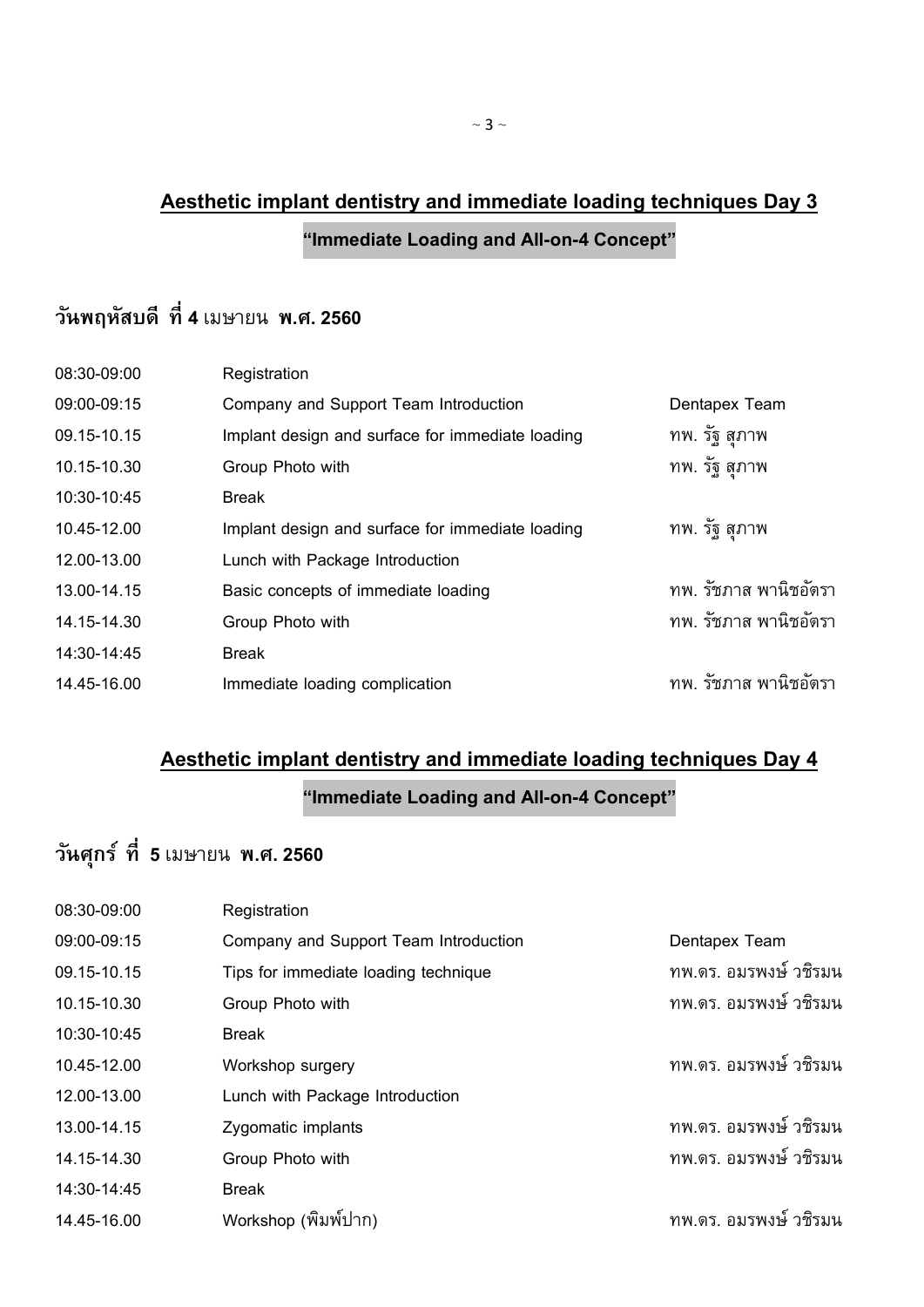**"Autologous Bone Grafting"**

### **วันจันทร์ ที่ 2 พฤษภาคม พ.ศ. 2560**

| Registration                          |                   |
|---------------------------------------|-------------------|
| Company and Support Team Introduction | Dentapex Team     |
| Principle of bone graft               | ทพ. นฤทธิ์ ลีพงษ์ |
| Group Photo with                      | ทพ. นฤทธิ์ ลีพงษ์ |
| <b>Break</b>                          |                   |
| Autologous bone grafting technique    | ทพ. นฤทธิ์ ลีพงษ์ |
| Lunch with Package Introduction       |                   |
| Autologous bone grafting technique    | ทพ. นฤทธิ์ ลีพงษ์ |
| <b>Break</b>                          |                   |
| Managing surgery complication         | ทพ. นฤทธิ์ ลีพงษ์ |
|                                       |                   |

#### **Aesthetic implant dentistry and immediate loading techniques Day 6**

**"LASER in Dentistry"**

## **วันอังคาร ที่ 3** พฤษภาคม **พ.ศ. 2560**

| 08:30-09:00 | Registration                          |                       |
|-------------|---------------------------------------|-----------------------|
| 09:00-09:15 | Company and Support Team Introduction | Dentapex Team         |
| 09.15-10.15 | Laser in dentistry                    | ทพ.ดร. อมรพงษ์ วชิรมน |
| 10.15-10.30 | Group Photo with                      | ทพ.ดร. อมรพงษ์ วชิรมน |
| 10:30-10:45 | <b>Break</b>                          |                       |
| 10.45-12.00 | Laser in dentistry                    | ทพ.ดร. อมรพงษ์ วชิรมน |
| 12.00-13.00 | Lunch with Package Introduction       |                       |
| 13.00-14.30 | Adjunct procedure for implant         | ทพ.ดร. อมรพงษ์ วชิรมน |
| 14:30-14:45 | <b>Break</b>                          |                       |
| 14.45-16.00 | Workshop                              | ทพ.ดร. อมรพงษ์ วชิรมน |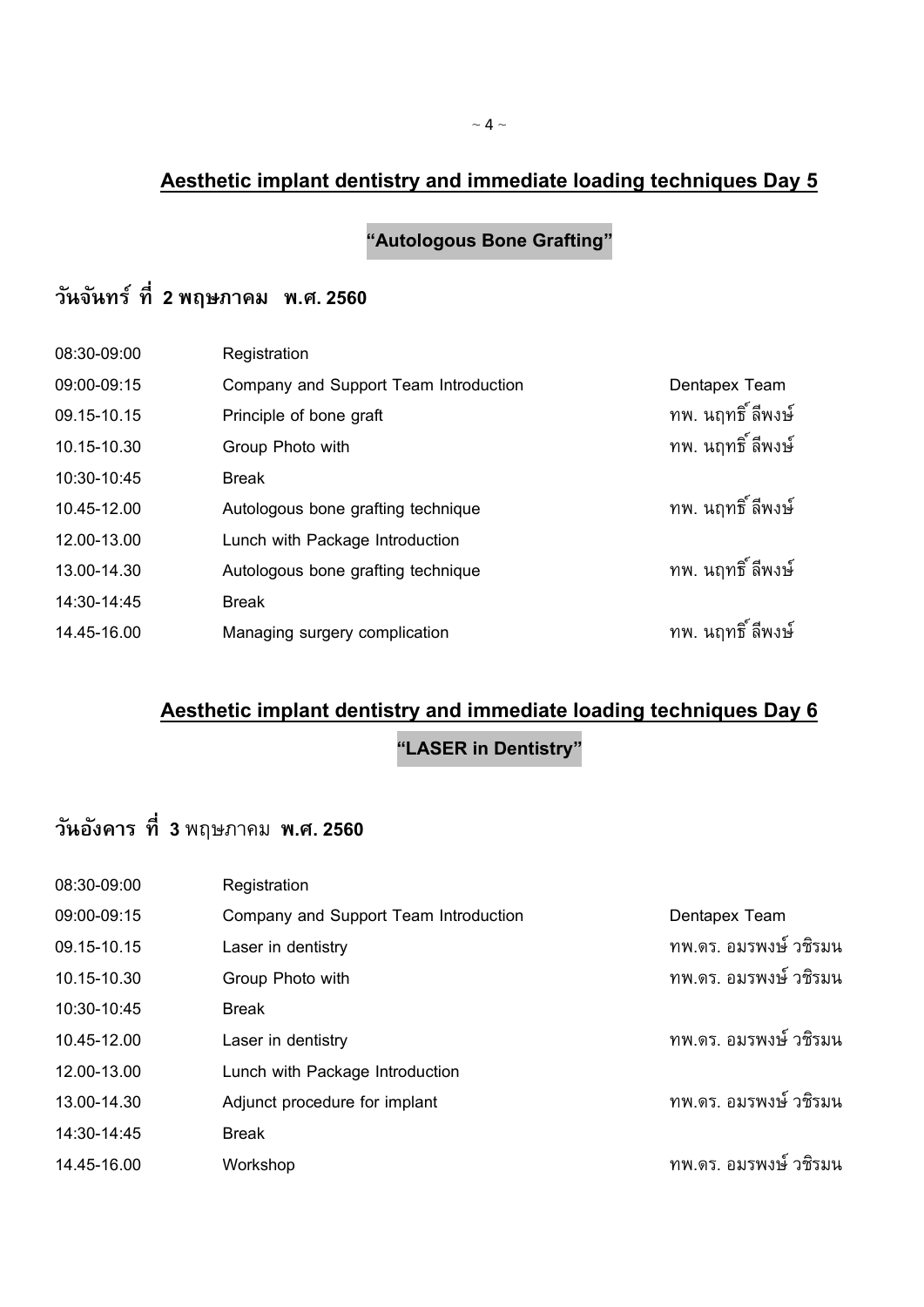### **"Implant Full-Mouth Rehabilitation"**

# **วันพฤหัสบดี ที่ 6** มิถุนายน **พ.ศ. 2560**

| 08:30-09:00 | Registration                             |                      |
|-------------|------------------------------------------|----------------------|
| 09:00-09:15 | Company and Support Team Introduction    | Dentapex Team        |
| 09.15-10.15 | Advanced prosthetic options implantology | ทพ. วีรชัย ธรรมวานิช |
| 10.15-10.30 | Group Photo with                         | ทพ. วีรชัย ธรรมวานิช |
| 10:30-10:45 | <b>Break</b>                             |                      |
| 10.45-12.00 | Advanced prosthetic options implantology | ทพ. วีรชัย ธรรมวานิช |
| 12.00-13.00 | Lunch with Package Introduction          |                      |
| 13.00-14.30 | Implant full-mouth rehabilitation        | ทพ. วีรชัย ธรรมวานิช |
| 14:30-14:45 | <b>Break</b>                             |                      |
| 14.45-16.00 | Implant full-mouth rehabilitation        | ทพ. วีรชัย ธรรมวานิช |
|             |                                          |                      |

### **Aesthetic implant dentistry and immediate loading techniques Day 8**

#### **"Implant Complication and Management"**

# **วันศุกร์ ที่ 7** มิถุนายน **พ.ศ. 2560**

| 08:30-09:00 | Registration                             |                        |
|-------------|------------------------------------------|------------------------|
| 09:00-09:15 | Company and Support Team Introduction    | Dentapex Team          |
| 09.15-10.15 | Managing implant prosthetic complication | ทพ. สมชาย สวรรณวลัยกร  |
| 10.15-10.30 | Group Photo with                         | ทพ. สมชาย สวรรณวลัยกร  |
| 10:30-10:45 | <b>Break</b>                             |                        |
| 10.45-12.00 | Managing implant prosthetic complication | ทพ. สมชาย สุวรรณวลัยกร |
| 12.00-13.00 | Lunch with Package Introduction          |                        |
| 13.00-14.15 | Managing surgery complication            | ทพ. สมชาย สุวรรณวลัยกร |
| 14.15-14.30 | Group Photo with                         | ทพ. สมชาย สุวรรณวลัยกร |
| 14:30-14:45 | Break                                    |                        |
| 14.45-16.00 | Managing lab complication                | ทพ. สมชาย สวรรณวลัยกร  |
|             |                                          |                        |